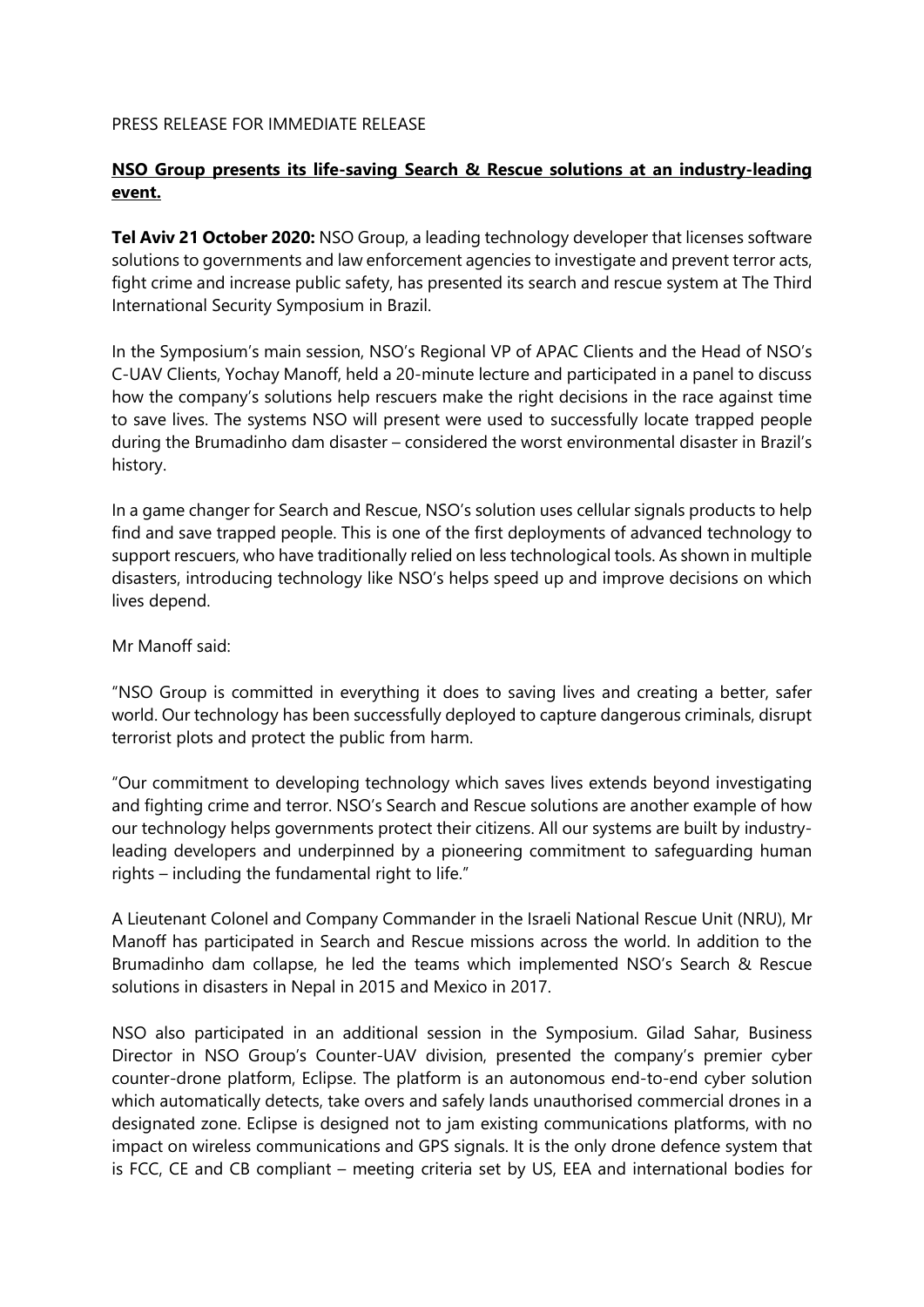limiting electromagnetic interference, conforming with health, safety and environmental protection standards, and ensuring product safety.

Mr Sahar is the Co-founder and former CEO of Convexum, which was acquired by NSO Group.

### **ENDS**

### **Notes to editors:**

Below photo is of (left to right): President of ADPF, Edvandir Felix de Paiva; Israel Ambassador, Yossi Avraham Shelly; NSO's Regional VP of APAC Clients, Yochay Manoff; Vice-President of ADPF, Luciano Leiro.



For more information or to request a demo of Eclipse please contact *Irynsard@mercuryllc.com.*